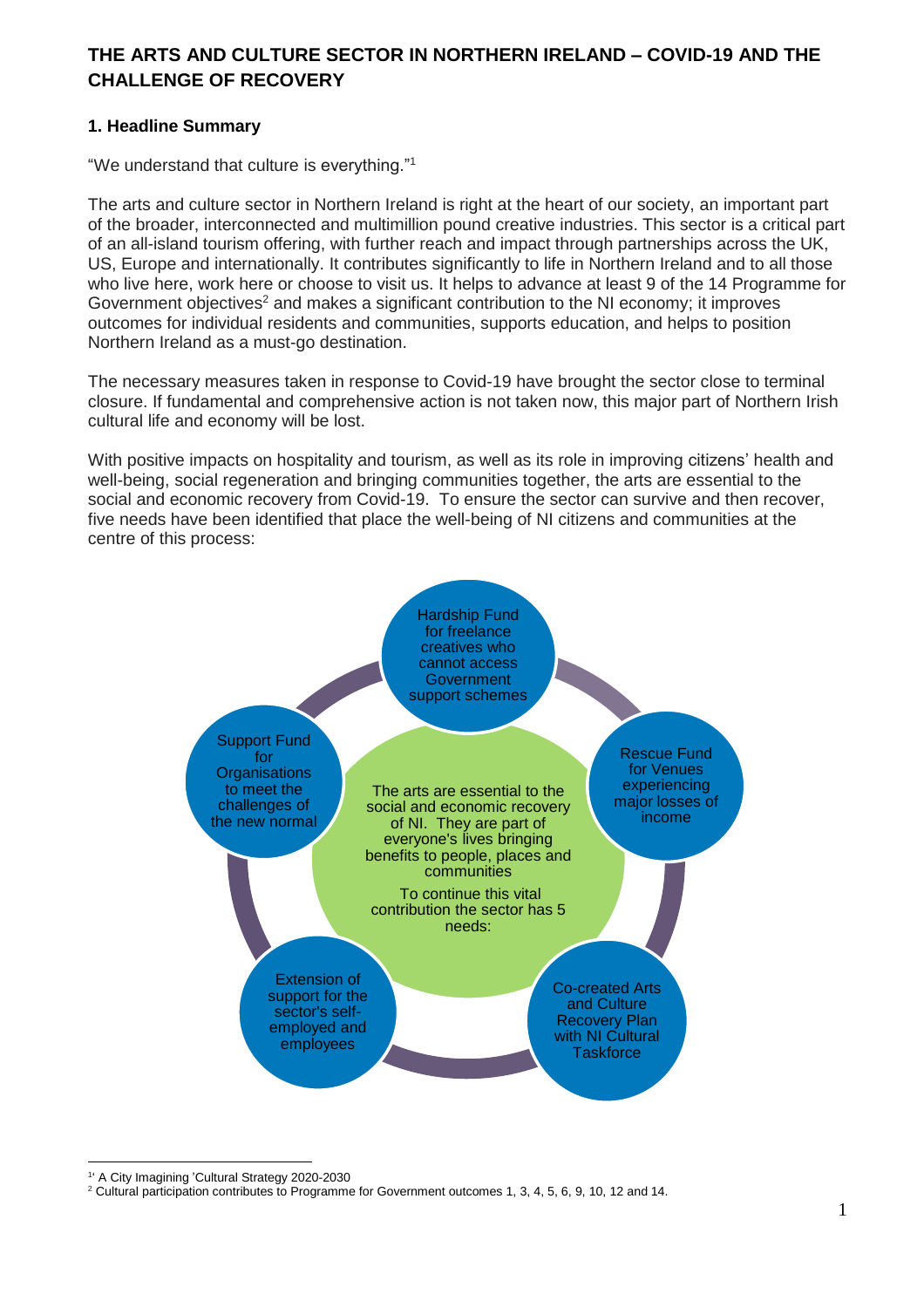## **2. The arts and culture sector plays a vital role in the social and economic life of NI. It significantly contributes to:**

## **a) Northern Ireland economy**

- The arts and culture sector makes a significant contribution to the NI economy. Participatory arts and community arts organisations support individuals to gain social capital and skills, knowledge and experience through social and emotional learning (SEL). According to the World Economic Forum, these are critical to help young people secure work or start new businesses in the 21st century.<sup>3</sup> Arts and culture are important aspects for tourism across NI, all-island, the UK and beyond and act as a key part of the region's success in attracting mobile international investment.
	- The NI creative industries account for 43,000 of the NI workforce and contribute £797million to the economy - 2.4% of Northern Ireland's total GVA.<sup>4</sup>
	- In the financial year 2018-19 arts events across Northern Ireland generated over £24million in ticket revenue. Further ancillary spend is estimated at an additional £90million, contributing over £110m to the local economy.<sup>5</sup>
	- 4m tourists visiting NI per year engage with the arts and culture here.<sup>6</sup> In 2013, more than 1 million people visited Derry-Londonderry as UK Capital of Culture;
	- £400m of all spending by NI visitors in 2018 involved engagement with arts and culture;<sup>7</sup>
	- Festivals and events in NI create a return of £7 for every £1 of public investment, attracting visitors, participants and tourists, increasing dwell-time and spending.

## **b) Citizens' health and well-being**

- The physical and mental well-being of all who live in Northern Ireland is at the core of the NI Executive's Programme for Government and the 11 local council community plans. Truly vibrant communities, where people want to live and work are needed to ensure peoples' lives are happier and healthier. It is widely agreed that:
	- Participating in or attending cultural places or events has a positive impact on mental health and wellbeing - those who had attended a cultural event or place in the preceding 12 months were 60% more likely to report good health.
	- The power of culture and the arts to unite people during lockdown has been captured by the Creative Industries Policy and Evidence Centre (PEC) and the Intellectual Property Office (IPO)'s report showing the amount of creative content being consumed across the UK during lockdown was at an all-time high;
	- Involvement in community arts helps to counter the effects of bereavement<sup>8</sup>;
	- Arts projects reduce isolation among older people right across the UK.
- A recent thrive survey of over 6,500 audience members showed that the well-being aspects of attending live events is what people are missing most during lockdown.<sup>9</sup>

 $\overline{a}$ <sup>3</sup> World Economic Forum report 'New Vision for Education: Fostering Social and Emotional Learning Through Technology'

<sup>4</sup> Department for Communities, 2013

<sup>&</sup>lt;sup>5</sup> Based on average spend per head of £72.50 for visitors/ £149 for non-NI visitors to The MAC Hockney exhibition, 2016

<sup>6</sup> Based on 83% of overseas visitors said that interest in history and culture is very important when choosing Ireland for a holiday, The Value of Arts and Culture to the People and Society, ACE & 2018 NI annual tourism statistics 2018

<sup>7</sup> UK average 42% of all spending by overseas visitors to the UK involved engagement with arts and culture, The Value of Arts and Culture to the People and Society, ACE & 2018 NI annual tourism statistics 2018

<sup>8</sup> Mental Health Foundation (MHF), *An Evidence Review of the Impact of Participatory Arts on Older People*, 2011

<sup>9</sup> 65% are "missing having something special to look forward to that gets me out of the house".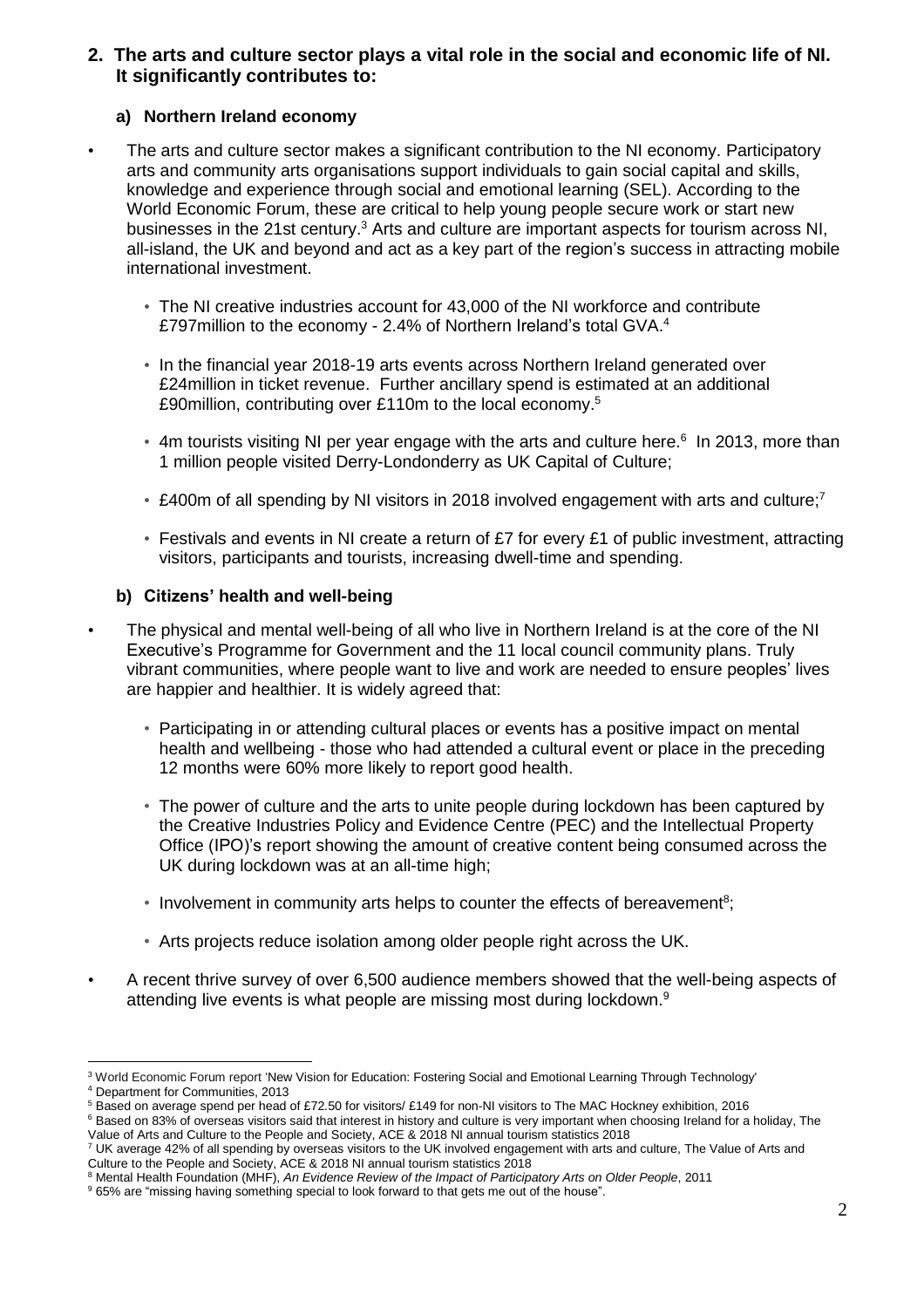## **c) Bringing communities together**

- Throughout our troubled past and since the Good Friday Agreement, the arts and culture sector continue to help people come together to share and make sense of their experiences, good or bad. They create safer places to discuss how we want our streets, estates, villages, towns and cities to be for ourselves and future generations. The arts do this in several ways:
	- Participation in the arts contributes to community cohesion, peace-building and reduces social exclusion for example in Belfast City Council and Derry City & Strabane District Council areas where over 350,000 residents participate in arts and culture every year.<sup>10</sup>
	- Community arts programmes help people to get motivated and take action in their own communities;
	- Culture and sport volunteers are more likely than average to be involved and influential in their local communities.

## **3. The devastating impact of Covid-19 on the arts and culture sector**

- With all arts venues closed for almost three months, **box office income and ancillary trading is at zero**.
- Fixed costs remain high, including listed building overheads. **Many venues and organisations across Northern Ireland will run out of cash by October 2020**.
- Job Retention Scheme has avoided large-scale redundancies to this point. Without intervention, there is likely to be **thousands of job losses** by October 2020 or earlier (employed and freelancers).
- The impact on some individuals has been catastrophic. Without a thriving sector the future looks bleak for thousands of freelancers across all art forms. Some are facing **real financial hardship**, dealing with poor mental health and for many this is likely to continue for a significant period of time. For example in Belfast, the many and diverse festivals funded by Belfast City Council employ around 6,000 freelancers and the Black Box music venue alone works with over 3,000 freelance artists per year.
- Government Grant and Loan schemes are challenging to access, for example because of charitable status restrictions and many freelancers have been unable to avail of government benefits because they do not qualify for them.
- As long as **social-distancing measures allow for only c.20% of capacity** this will render the business economically unviable. In most venues 50% to 70% occupancy is typically needed to break even and means **theatres and some venues cannot operate**.
- The **participatory and community arts and culture** providers are facing similar challenges. To ensure both current guidelines and safeguarding policies can be met, tutor:participant ratios have to increase, meaning cost per head more than doubles and business models quickly become untenable.
- **Enormous economic impact** on all related hospitality and related businesses if theatres and arts venues are forced to shut down permanently. This will limit or halt our ability to create tourism product offerings for domestic, national and international market, even post Covid-19 when restrictions been lifted.

 $\overline{a}$ 

<sup>10</sup> Thrive Research, 81% of Belfast City Council residents, 92% of Derry City & Strabane DC residents participate, 2018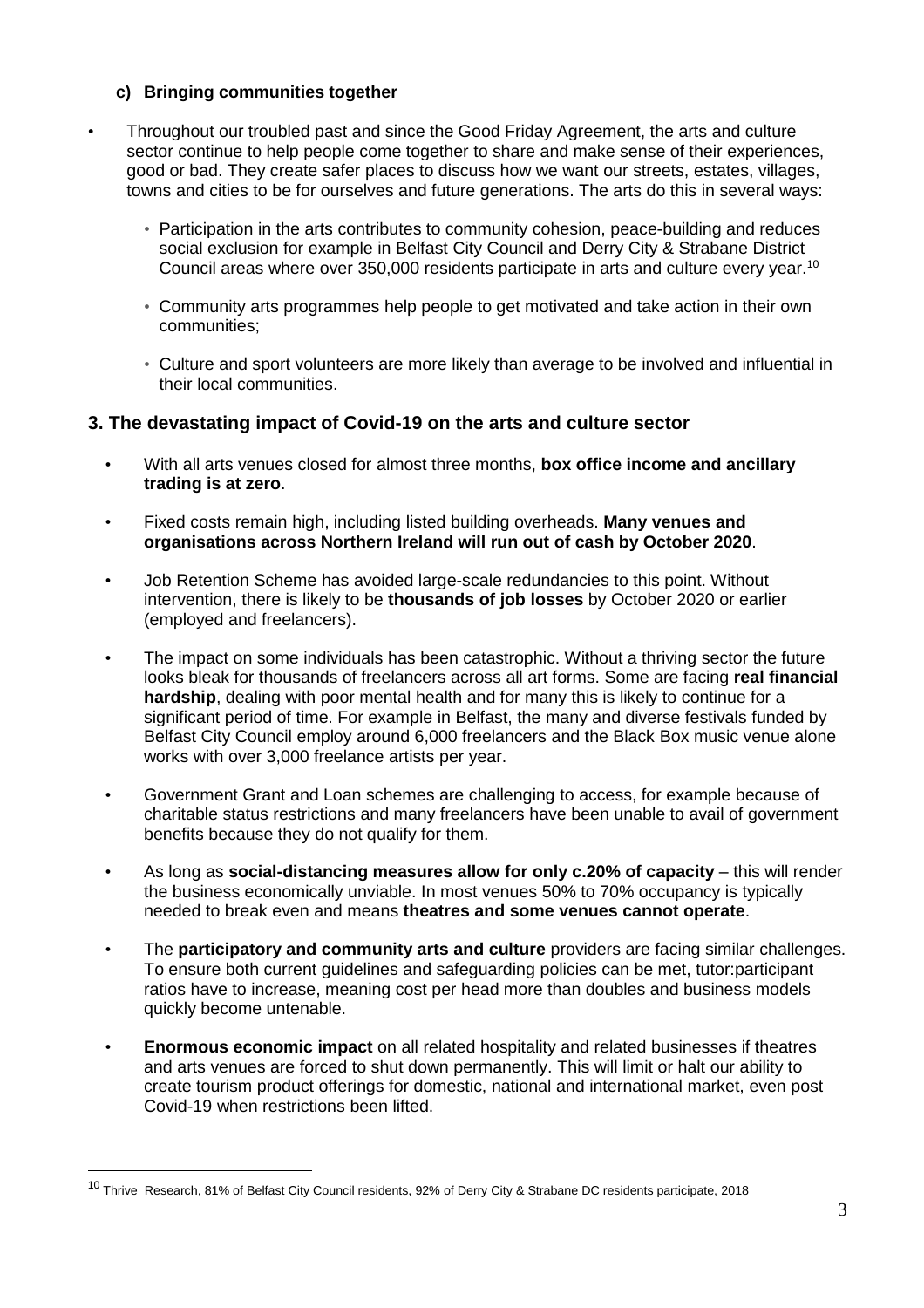- **Risk to regional towns and cities across Northern Ireland** where investment in arts venues and jobs has led to the animation of villages, towns and cities and regeneration and growth of these areas. Since opening in 2016, Seamus Heaney Homeplace in Mid Ulster has welcomed thousands of visitors from 45 countries across the world; The MAC in Belfast city centre alone for example, currently contributes £9.7 million a year to the local economy.
- Like other parts of the UK, **the situation is critical in Northern Ireland**. Our sector has already suffered from year after year of under investment, with arts budgets cut by £23 million since 2012, and some of our independent theatre companies and visual arts organisations have been cut completely or have been left to produce work on minimal levels of investment.
- Ecosystem of the culture and arts sector cannot easily be rebuilt from scratch if lost.

## **4. The arts and culture are vital to Northern Ireland**

Northern Ireland's arts and culture sector improves health and well-being, helps people to fulfil their potential, generates civic pride, creates a sense of place and makes a significant contribution to the economy and our tourism offer. Furthermore, the creative industries are emerging as one of the fastest growing and increasingly important sectors of the economy.

The Department for Communities recognises that prosperous economies are characterised by a strong creative sector. Northern Ireland's offer is vibrant and internationally renowned. How we nurture and develop talent and preserve, promote and project our work attracts investment and raises the profile of the region on the world's stage, including: Derry Girls, Adrian Dunbar, The Undertones, Liam Neeson, Snow Patrol, Medbh McGuckian, Colin Davidson, Kenneth Branagh, Game of Thrones, Ash, Marie Jones, Seamus Heaney and many more...

Many of our global talent would attest, success is almost always inspired and nurtured through participation in the wide range of funded arts<sup>11</sup>. From classes and community events, to literature, festivals, theatres, visual arts, comedy, gigs, circus, carnivals and much more besides, every aspect of the sector plays a critical part in realising the potential of our people and this place.

The inclusive, accessible, welcoming and diverse nature of our offer helps us to recognise and empower all individuals to support, to play and to learn together across all communities. The sector actively helps to protect the mental health of citizens, celebrates diversity, challenges assumptions, engages the vulnerable and supports those who suffer marginalisation.

Arts and culture, in all of its forms, brings people together, it develops relationships, creates vibrant experiences, encourages self-expression, improves well-being, builds skills and supports the economy to prosper. It has a vital role to play in Northern Ireland's recovery from Covid-19 and beyond.

 $\overline{a}$ <sup>11</sup> Ian McElhinney speaking at an event hosted by the Secretary of State for Northern Ireland The RT HON Karen Bradley MP, Feb 2019